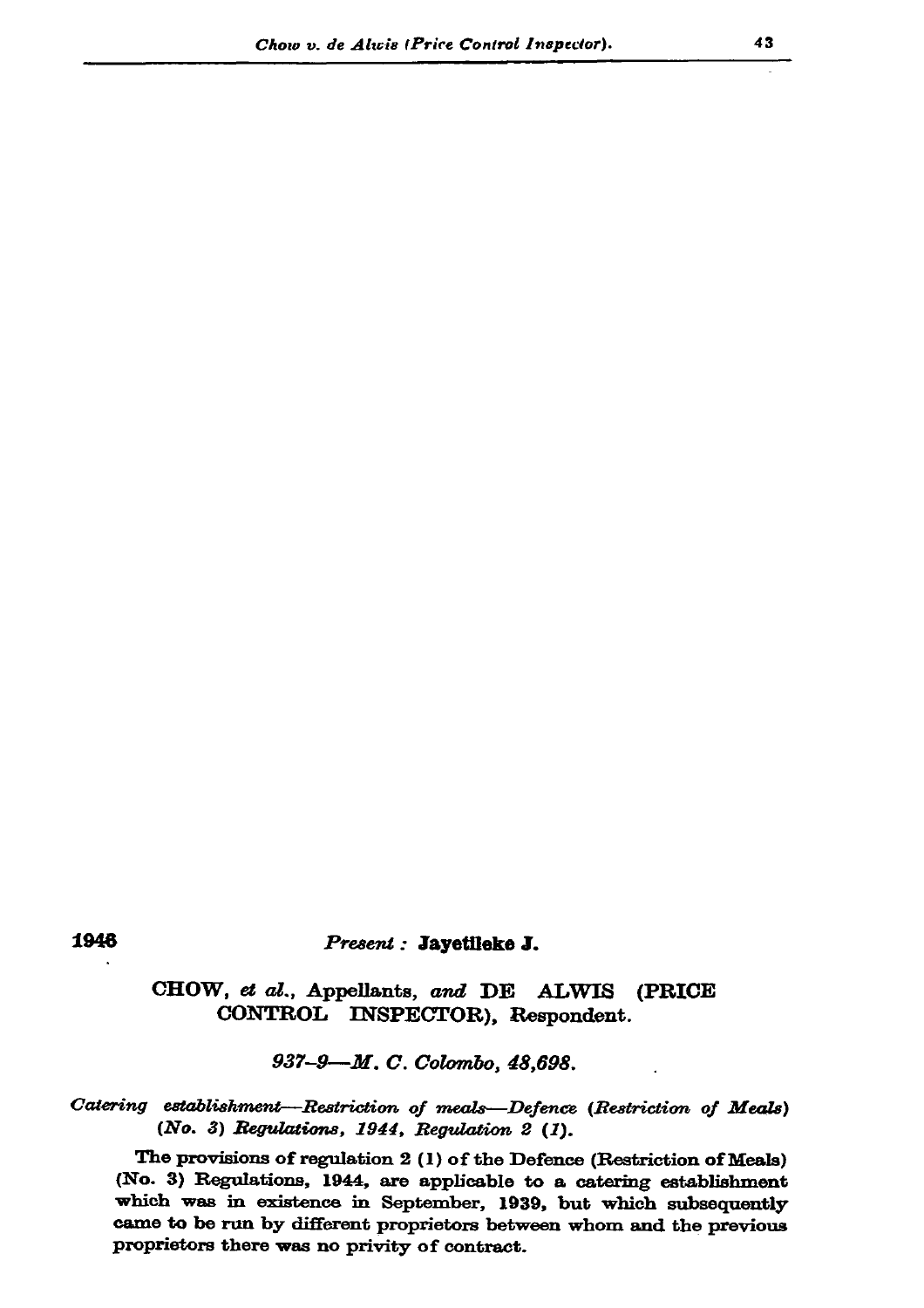PPEAL from a conviction by the Magistrate of Colombo.

 $H.$  V. Perera, K.C. (with him G. E. Chitty), for the accused, appellants.

T. K. Curtis, C.C., for Attorney-General.

# January 24, 1946. JAYETILEKE J.-

The accused are the proprietors of a restaurant called Shanghal Restaurant at No. 81, Galle road, Bambalapitiya. One Iyer had an eatinghouse at the premises up to March, 1942. Shortly after the Japanese raids he left for India, leaving all his belongings in the charge of the landlord. In July, 1942, the accused took the premises on rent from the landlord and opened the restaurant. They were charged with having served chicken and milk to one Salgado on November 30, 1944, in contravention of regulation  $2(1)$  of the Defence (Restriction of Meals) (No. 3) Regulations, 1944. After trial they were convicted and fined Rs. 400 each. The Regulation reads-

"No food, consisting of or containing any article specified in the schedule hereto, shall be sold, supplied or served at any catering establishment which was not in existence on September 1, 1939".

The essential question is whether the Shanghai Restaurant was in existence on September 1, 1939. The prosecution admitted that on that date there was an eating-house at the said premises which was run by Iyer. The accused has not purchased Iyer's business, and it cannot, therefore, be said that they are successors of Iyer in that business. Mr. Perera contended that as meals were sold at No. 81, Galle road, by Iyer on September 1, 1939, the said premises were excluded from the application of Regulation 2  $(1)$ . The Regulation is in a group of regulations which deal with restriction of meals and in my opinion, it shall be so interpreted, if it presents any ambiguity, as to promote restriction of This interpretation, I think, accords with the principle meals. enunciated by Lord Blackburn in River Wear Commissioners v. Adamson<sup>1</sup> and per Tindal C.J. in Sussex Peerage Case<sup>2</sup>.--

"But if any doubt arises from the terms employed by the Legislature, it has always been held a safe means of collecting the intention, to call in aid the ground and cause of making the Statute, and to have recourse to the pre-amble, which, according to Chief Justice Dyer in Stowel v. Lord Zouch<sup>3</sup> is 'a key to open the minds of the makers of the Act and the mischiefs which they intended to remedy '".

The expression "catering establishment" is defined in regulation 5 as follows :-

"Catering establishment means a hotel, restaurant, cafe, resthouse, eating-house, tea or coffee boutique, or other place of refreshment open to the public ".

 $(1877)$  2 A. C. 743 at 763-65.

 $2(1844)$  11 Cl. & F. 85 at 143. <sup>3</sup> Plowden 369.